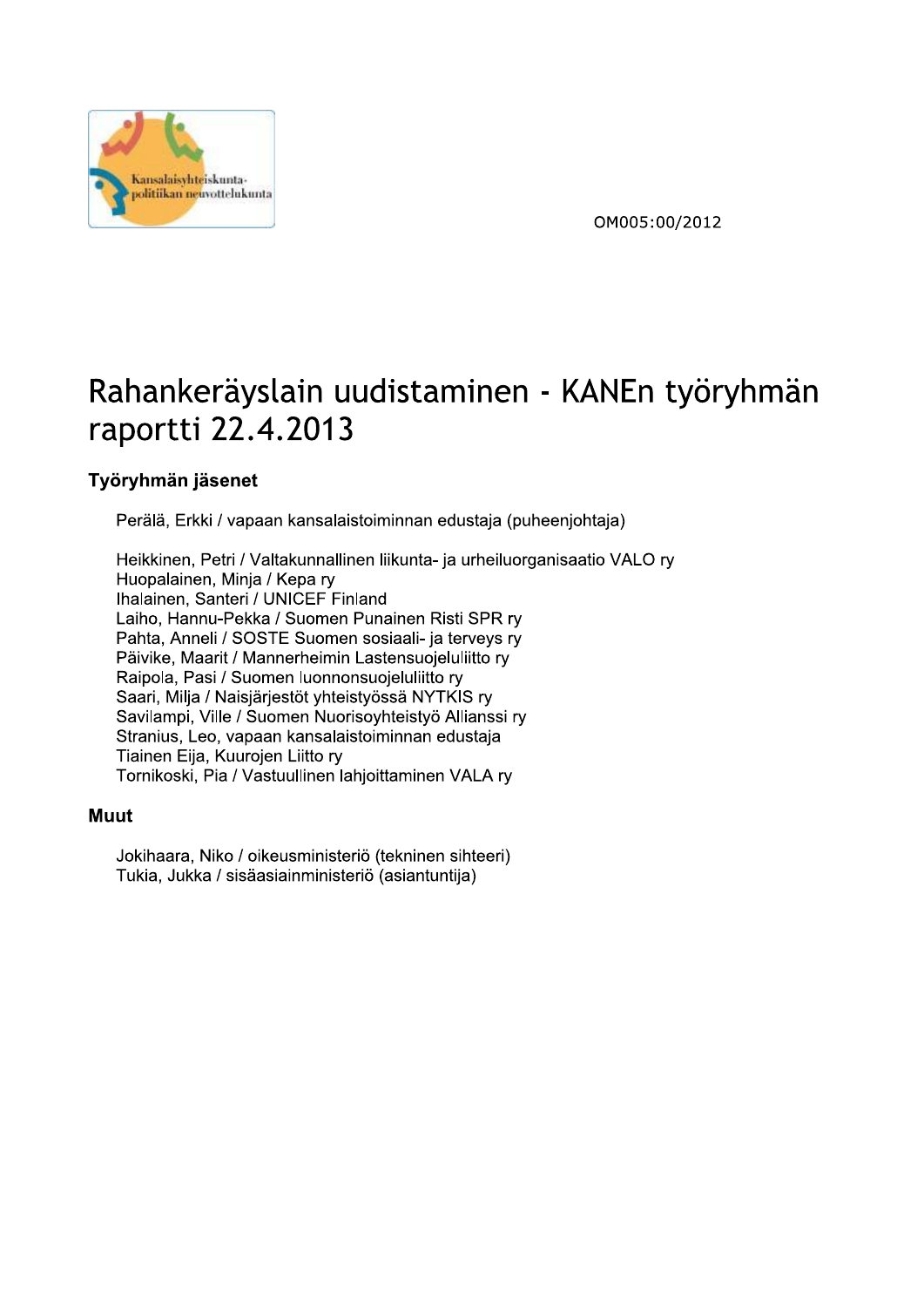## Johdanto

Kansalaisyhteiskunnan muutosten seuraaminen sekä kansalaistoiminnan edellytysten vahvistaminen kuuluvat kansalaisyhteiskuntapolitiikan neuvottelukunnan KANEn tehtäviin. Järjestöjen ja vapaan kansalaistoiminnan omaa varainhankintaa säätelee Suomessa keskeisesti rahankeräyslaki.

Sisäministeriö asetti lainsäädäntöhankkeen valmistelemaan rahankerävslain muuttamista 22.10.2012. Lausuntokierros järjestetään vuoden 2013 aikana ja hallituksen esitys on tarkoitus antaa eduskunnalle syysistuntokaudella 2013. Lainsäädäntöhankkeen toimikausi on 22.10.2012-31.12.2013.

Rahankeräys ja joukkorahoitus ovat helpottuneet tietoverkkojen sekä verkkomaksamisen kehittymisen ja sosiaalisen median vleistymisen myötä merkittävästi. Kansalaisiäriestöille ja vapaalle kansalaistoiminnalle tämä tarjoaa uusia mahdollisuuksia kerätä rahaa oman toimintansa pyörittämiseksi. Voimassaoleva lainsäädäntö ei kuitenkaan kaikilta osin mahdollista uusien kanavien hyödyntämistä tehokkaimmalla mahdollisella tavalla.

KANE järjesti Rahankeräyslaki ja joukkorahoituksen mahdollisuudet -seminaarin Säätytalolla  $30.1.2013$ . Seminaarin jatkotoimenpiteenä asetettiin 1.3.2013 KANEn Rahankerävslain -työryhmä, jonka tehtävänä uudistaminen on seurata lakihankkeen etenemistä, kuulla asiantuntijoita sekä tehdä neuvottelukunnalle ehdotuksia rahankeräyslain kehittämiseksi ja joukkorahoituksen mahdollistamiseksi.

Neuvottelukunta käsitteli 1.3. kokouksessaan rahankeräyslakia ja totesi, että työryhmän työn lähtökohtana tulee olla kansalaistoiminnan edellytysten vahvistaminen rahankeräyslakia uudistamalla. KANE haluaa muuttaa rahankeräyksen viranomaisvalvonnan byrokraattisesta etukäteiskontrollista ajantasaisvalvontaan.

Rahankeräyslain lisäksi verolain tulkinta vaikuttaa järjestöjen toimintaan ja varainhankintaan. Tvörvhmä käsittelee vain rahankerävslakia eikä ota kantaa verolakien tulkintaan yleishyödyllisyydestä tai elinkeinotoiminnasta.

Rahankeräyslain vaatimuksesta, jonka mukaan luvanhakijan toiminnan tulee olla yksinomaan yleishyödyllistä, tulisi luopua. Nykyisen lain edellytystä keräysvarojen kohdentamisesta yleishyödylliseen toimintaan (6 §:n 1 momenttia) ei ole tarvetta muuttaa. Näin voidaan varmistaa, että rahankeräystä harjoittavalla järjestöllä voi olla myös muita tulonlähteitä. Tämän lisäksi lain perusteluissa tulisi tarkentaa, että osaksi yleishyödyllistä toimintaa katsotaan myös hallinnolliset kulut.

#### Luvanvaraisuus vai ilmoitusvelvollisuus?

Tällä hetkellä rahankeräys yleishyödylliseen tarkoitukseen on Suomessa luvanvaraista. Yhdistyslaki antaa luvan yhdistyksen perustamiseen aatteelliseen toimintaan, rahankeräyslaki luvan rahankeräykseen, jos aatteellisen yhdistyksen toiminta on yksinomaan yleishyödyllistä. Myös säätiöt voivat saada rahankeräysluvan. Verottaja hyväksyy yhteisön yleishyödylliseksi vain, jos se täyttää kolme kriteeriä: vhdistys toimii yksinomaan ja välittömästi yleiseksi hyväksi, sen toiminta ei kohdistu rajoitettuihin henkilöpiireihin ja se ei tuota osallisille taloudellista etua.

On esitetty, että rahankeräyksen luvanvaraisuudesta siirryttäisiin ilmoitusvelvollisuuteen. Tästä näkökulmasta luvanvaraisuutta parempi keino ehkäistä rahankeräysrikoksia olisi avoimuus, joka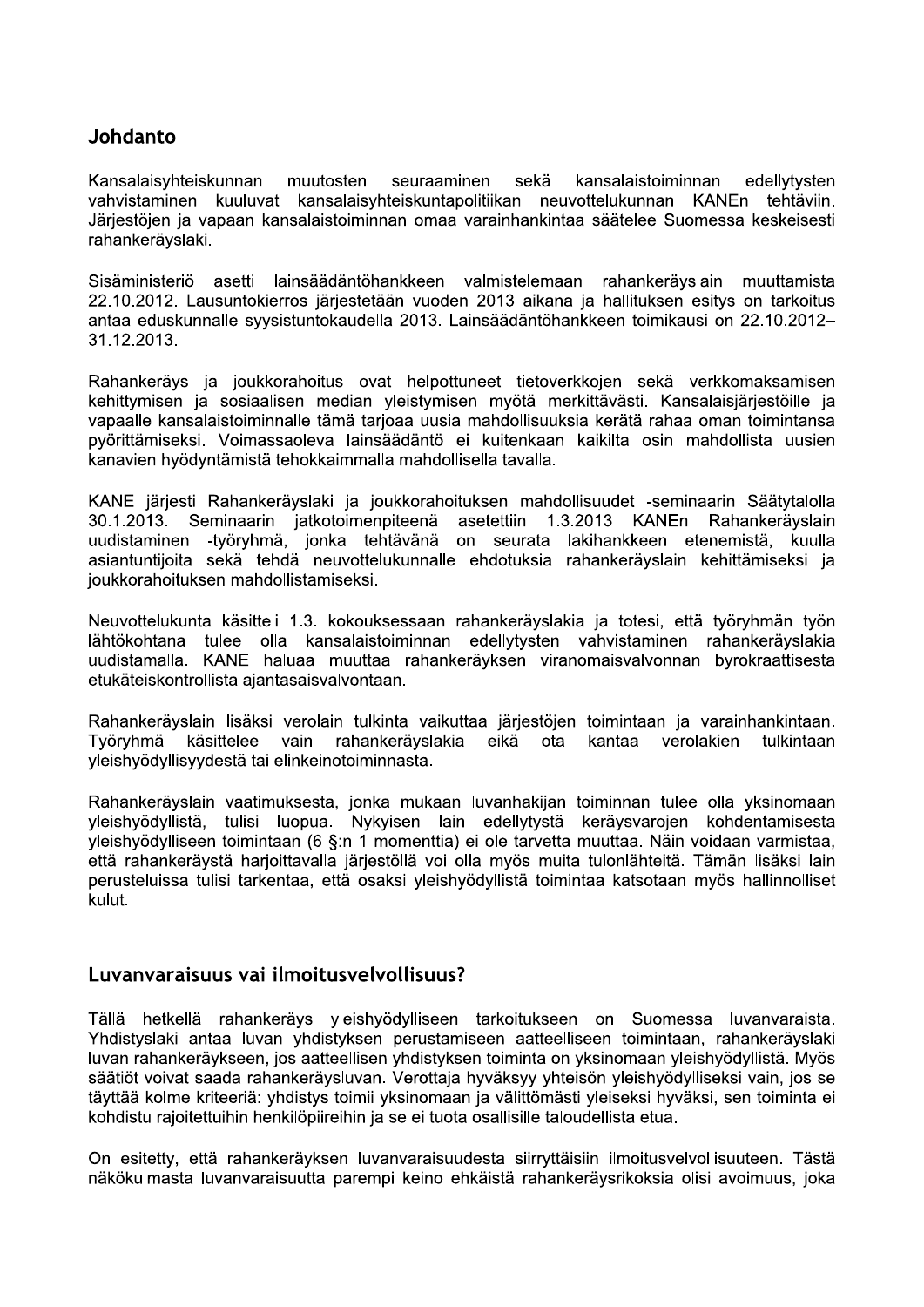voitaisiin toteuttaa esimerkiksi reaaliaikaisesti päivittyvällä verkossa toimivalla rahankeräysrekisterillä. Samalla helpotettaisiin ja nopeutettaisiin rahankeräysten toimeenpanoa huomattavasti.

Toisaalta voidaan myös katsoa, että rahankeräysten helpottaminen lisäisi samalla rahankeräysrikoksia, kun valvonta tapahtuisi reaaliaikaisesti eikä ennalta. Tällöin myös lahjoittajan olisi aiempaa tärkeämpää varmistua siitä, että lahjoitukset menevät ilmoitettuun tarkoitukseen.

Lupamenettelyä voidaan täydentää julkisella rekisterillä ja ilmoitusmenettelyllä, ja kun ne toimivat, lupamenettelyn joustavoittamista voidaan harkita.

Rahankerävsluvan hinta ja lupaprosessin velvoitteet ovat tällä hetkellä samat riippumatta järjestön ja kerättävän summan koosta. Jos pelkkään ilmoitusmenettelyyn ei haluta siirtyä, olisi syytä harkita lupamenettelyn raskauden porrastusta ja maksujen kevennystä pienille tai paikallisille järjestöille ja keräyksille.

Naapuriapu ei nykyisellään kuulu rahankeräyslain soveltamisalaan. Käytännössä naapuriapu tarkoittaa rahaa, tavaraa tai työtä, joka annetaan naapuripiirissä sovittuun käyttötarkoitukseen kuitenkaan vetoamatta suureen yleisöön lahjoitusten saamiseksi.

Viime vuosina on syntynyt uudenlaista paikallisyhteisöllisyyttä ja kansalaistoimintaa, joiden tunnuspiirteinä ovat projektimaisuus, verkostomaiset rakenteet ja organisoituminen sosiaalisessa mediassa. Myös tämänkaltaisen pienimuotoisen kansalais- ja asukastoiminnan rahoittaminen rahankeräyksellä edellyttää kuitenkin edelleen yhtä raskasta lupaprosessia kuin laajamittaiset ja pitkäkestoiset rahankeräyskampanjat.

Organisaatiorakenteeltaan kevyemmän ja vakiintumattoman kansalaistoiminnan rahoittamisen helpottamiseksi olisi syytä selvittää, voitaisiinko luvanvaraisuudesta siirtyä niiden kohdalla ilmoitusvelvollisuuteen.

Lupamenettelyä voitaisiin harkita kehitettäväksi seuraavalla tavalla, joka on verrannollinen esimerkiksi pelastuslakiin ja ilmoitukseen yleisötilaisuudesta. Kolmiportaisessa mallissa olisi alimmalla tasolla perinteinen naapuriapu, joka ei edellytä ilmoitusta tai lupaa viranomaiselle.

Toisella tasolla olisi ilmoitusmenettely, jonka perusteella yksityishenkilö tai yleis-hyödyllinen taho voisi järjestää pienimuotoisen, rajoitetun ajan kestävän keräyksen. Mahdollisen tavoitteen ylittämisen varalta ilmoituksessa olisi kerrottava taho, joka toimii edunsaajana ylimenevältä osalta. Edunsaajalla olisi oltava voimassa oleva keräyslupa.

Kolmannella tasolla olisi keräyslupa. Kriteerit keräyksen koolle, kestolle ja pienimuotoisuudelle olisi määriteltävä.

Internetin ja sosiaalisen median myötä paikallisten rahankeräyslupien merkitys on vähenemässä. Tällä perusteella tulisi myös harkita, myönnettäisiinkö jatkossa vain valtakunnallisia lupia. Myös yleisön käsitettä olisi tästä näkökulmasta syytä tarkastella.

## Keskitetty ja julkinen rahankeräysrekisteri

Rahankeräysten tiedot eivät ole nykyisellään helposti lahjoittajien saatavilla. Siksi tulisikin perustaa avoin ja keskitetty rahankeräysrekisteri, johon rahankerääjä on velvollinen ilmoittamaan keräyksen tiedot ja yhteyshenkilöt kenen tahansa tarkistettaviksi. Valmisteilla olevan poliisin luparekisterin toteutusta tulisi kiirehtiä ja varmistaa, että tarvittavat tiedot ovat kaikkien kansalaisten saatavilla.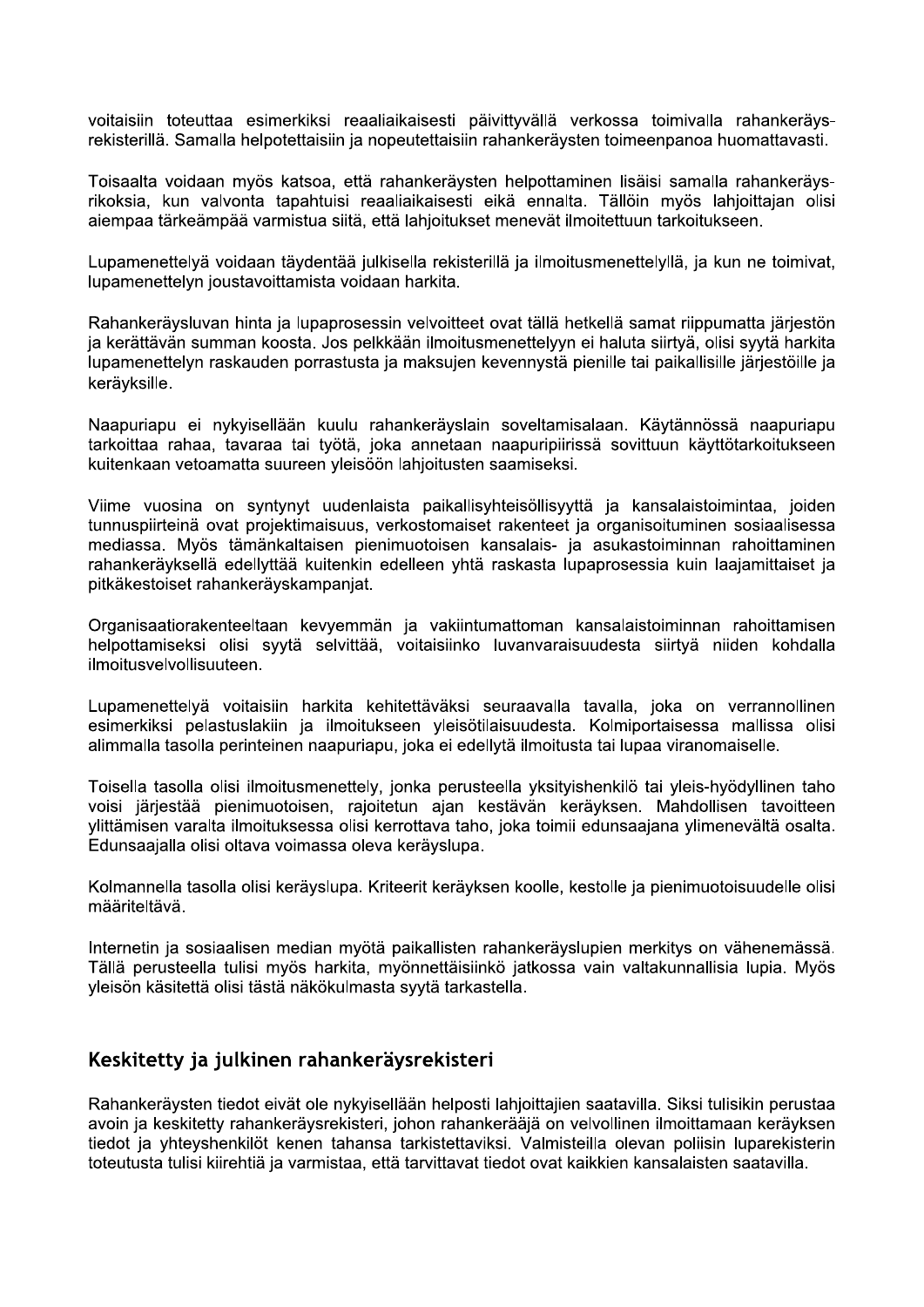# Väärinkäytösten torjuminen

Rahankeräysrikosten torjunta on tärkeä näkökohta rahankeräyslakia uudistettaessa. Siihen liittyvän valvonnan ei kuitenkaan tulisi estää tai merkittävästi hidastaa laillisten rahankeräysten järjestämistä. Oli kyseessä sitten rahankeräyksen lupa- tai ilmoitusmenettely, poliisin ja verottajan tulee voida tehokkaasti valvoa rahankeräysten lainmukaisuutta.

Väärinkäytösten torjunnassa on myös huomioitava, että tiedonpuutteesta voimassa olevasta lainsäädännöstä johtuvien tahattomien rahankeräysrikosten voidaan arvioida tulevaisuudessa yleistyvän verkkoviestinnän lisääntymisen ja nettimaksamisen helpottumisen myötä. Siksi myös rahankerävslaista tiedottaminen on tärkeää.

Myös ohjeistusta ja neuvontaa rahankeräyslupiin liittyen tulisi kehittää ja palvelua tarjota mahdollisuuksien mukaan myös muilla kielillä kuin suomeksi ja ruotsiksi.

Nykyisellään rahankeräysrikoksista saatu hyöty menetetään valtiolle. Tulevaisuudessa rikoshyöty tulisi niiltä osin kuin mahdollista palauttaa takaisin lahjoittajalle.

## Lupa-aikojen pidentäminen

Rahankeräysluvat myönnetään tällä hetkellä kahdeksi vuodeksi. Tämä aiheuttaa etenkin vakiintuneille, ammattimaisille ja jatkuvaa rahankeräystä harjoittaville toimijoille usein turhaa byrokratiaa. Järjestöt toivovat, että luvat olisivat jatkossa toistaiseksi voimassaolevia.

Raportoinnin hyväksyminen jatkuvassa prosessissa tapahtuisi esimerkiksi kerran vuodessa, ja lupa raukeaisi, jos raporttia ei olisi toimitettu määräaikaan mennessä. Järjestöjä myös helpottaisi, jos raportointikausi olisi sama kuin tilikausi. Erilaisia varainhankinnan muotoja syntyy jatkuvasti lisää. Asetuksessa määriteltäisiin lailliset keräystavat ilman, että luvanhakijan täytyy niitä erikseen hakemuksessaan luetella.

#### Joukkorahoitus

Nykyinen lainsäädäntö käytännössä kieltää joukkorahoituksen vaatimalla joko yleishyödyllisen yhdistyksen tai säätiön perustamista rahankeräysluvan saamiseksi tai muotoilemaan tuettavat kohteet myytäviksi tuotteiksi. Juridisesti ei ole olemassa yleishyödyllistä myyntiä vaan tuotemyynti on elinkeinotoimintaa, vaikka tuotto käytettäisiin yleishyödylliseen toimintaan.

Kansalaisten lakialoitteessa ehdotetaan rahankeräysoikeutta yhdistyksien ja säätiöiden lisäksi oikeushenkilöille ja ennakkoluvasta ilmoitukseen siirtymistä. Näillä edellytyksillä joukkorahoitus tulisi käytännössä mahdolliseksi.

#### Julkisen sektorin tehtävien ja hyväntekeväisyyden välinen rajanveto

Viime aikoina keskustelua on herättänyt perinteisesti julkisin varoin rahoitettujen toimintojen, kuten lastensairaaloiden ja keskoskaappien, hyväksi järjestetyt rahankeräykset. Keräysten hyvästä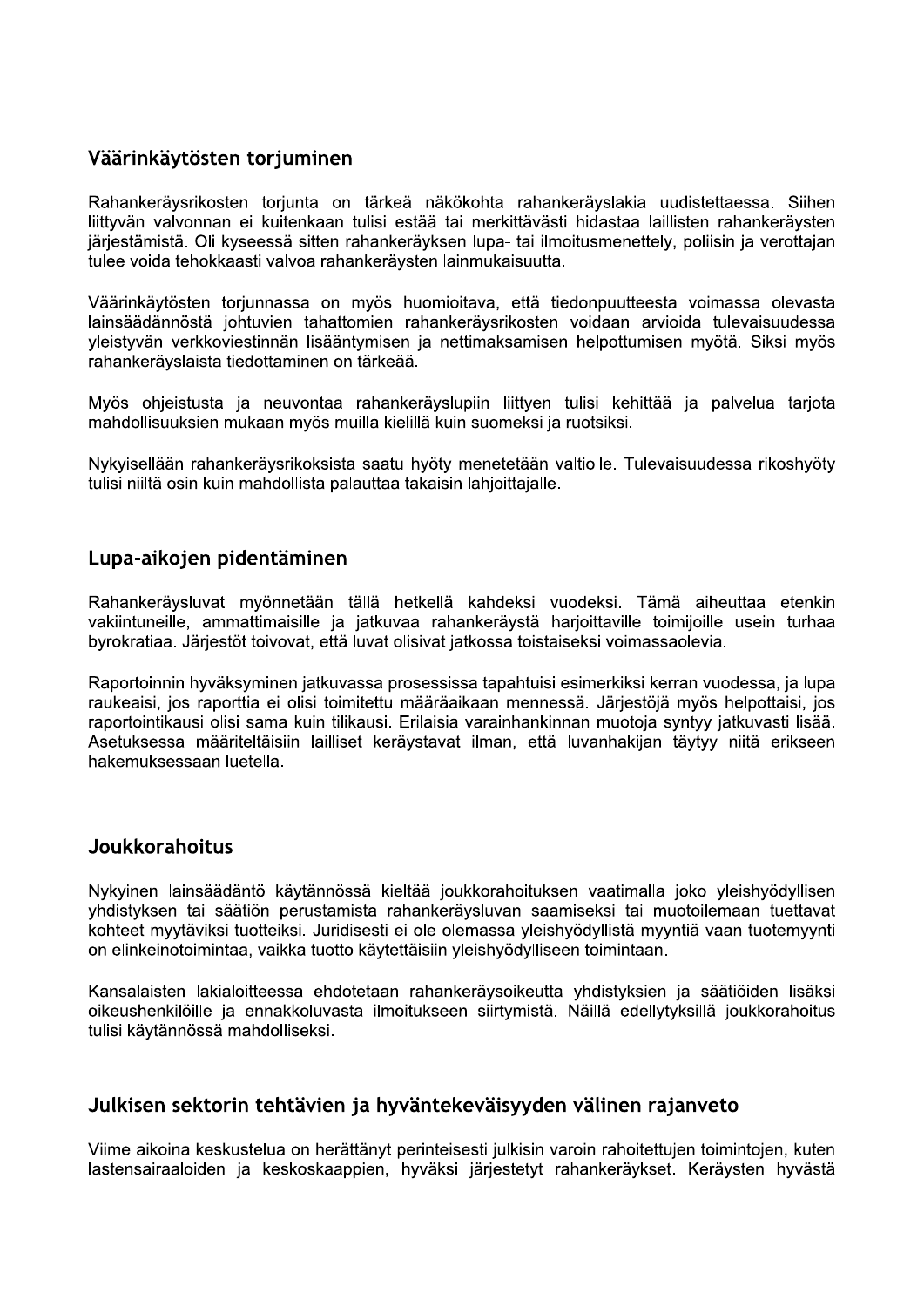tarkoituksesta huolimatta on herännyt huoli siitä, lisääkö tämä entisestään painetta rahoittaa julkisia palveluita lahjoitusvaroin. Tämän on pelätty asettavan erilaiset toiminnot eriarvoiseen asemaan ja heikentävän hyvinvointipalvelujen rahoituspohjaa.

Mikäli rahankeräysoikeus myönnetään kirkoille, joilla on oikeus kerätä veroja, on otettava huomioon, että tällöin samalla taholla olisi sekä rahankeräys- että verotusoikeus. Tämä avaa keskustelun siitä. tulisiko myös muille verotusoikeuden omaaville tahoille myöntää rahankeräysoikeus.

Onkin syytä korostaa, että rahankeräysten tarkoituksena on myös jatkossa tukea, ei korvata verovaroin rahoitettuja julkisen sektorin palveluita. Valtion ja kuntien lakisääteiset velvoitteet tuottaa palveluita eivät ole siis rahankeräysten vuoksi uhattuna. Helpottamalla rahankeräyslakia voidaan päinvastoin lisätä yhteistä vastuun kantoa ja kansalaisten omaehtoista toimeliaisuutta.

Helsingissä 22.4.2013

Perälä, Erkki puheenjohtaja vapaan kansalaistoiminnan edustaja

Heikkinen, Petri Valtakunnallinen liikuntaja urheiluorganisaatio VALO ry

Huopalainen, Minja Kepa ry

Ihalainen, Santeri **UNICEF Finland** 

Laiho, Hannu-Pekka Suomen Punainen Risti SPR ry Pahta, Anneli SOSTE Suomen sosiaali- ja terveys ry

Päivike, Maarit Mannerheimin Lastensuojeluliitto ry Raipola, Pasi Suomen luonnonsuojeluliitto ry

Saari, Milja Naisjärjestöt yhteistyössä NYTKIS ry Savilampi, Ville Suomen Nuorisoyhteistyö Allianssi ry